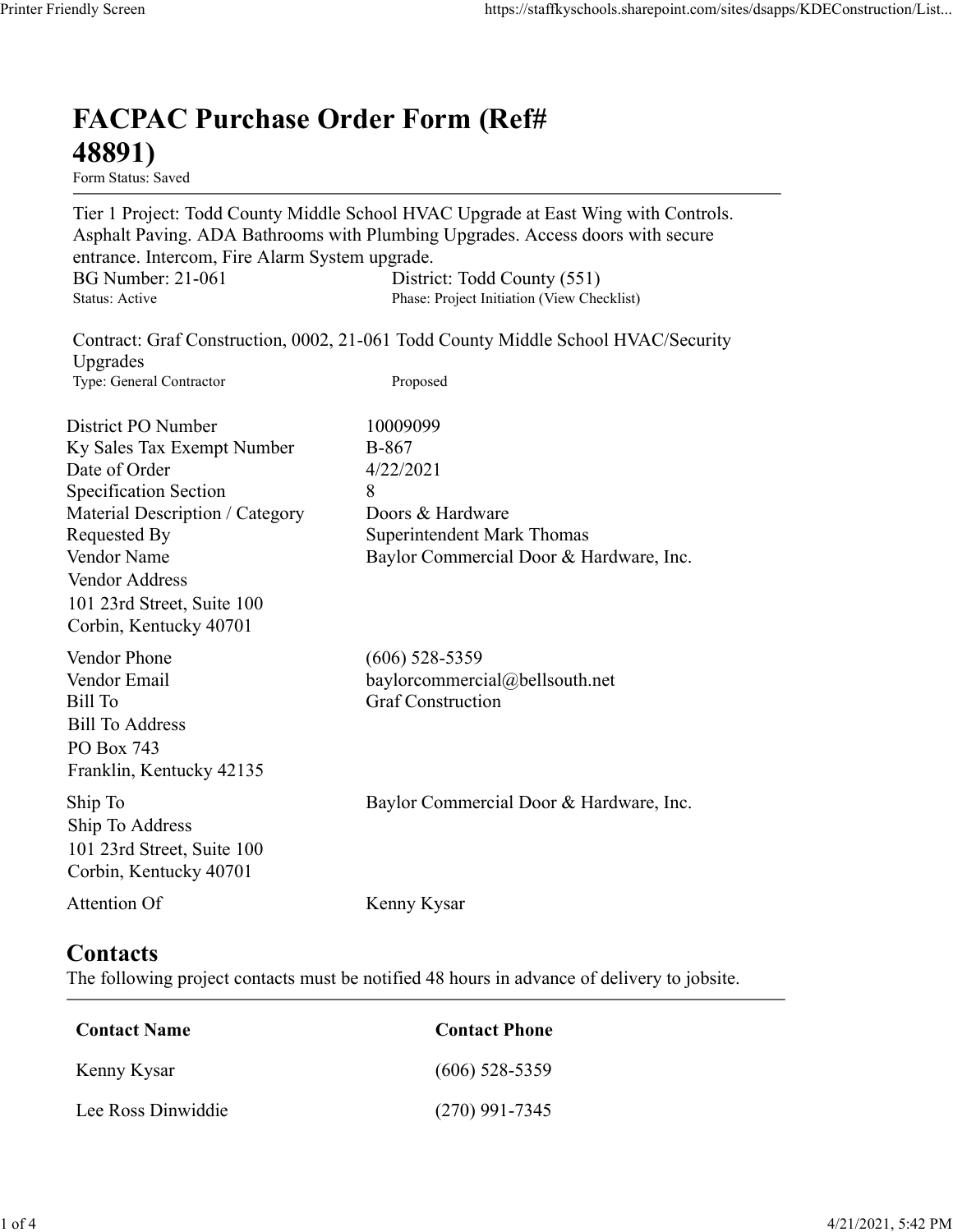## **Materials**

| endly Screen                                                                                                                                                                                                               |                              |              | https://staffkyschools.sharepoint.com/sites/dsapps/KDEConstruction/List |              |
|----------------------------------------------------------------------------------------------------------------------------------------------------------------------------------------------------------------------------|------------------------------|--------------|-------------------------------------------------------------------------|--------------|
|                                                                                                                                                                                                                            |                              |              |                                                                         |              |
| <b>Materials</b><br>Furnish the necessary materials to complete the following bid package(s) / specification<br>section(s) in its entirety. All materials shall be in accordance with the requirements of the<br>Contract. |                              |              |                                                                         |              |
| <b>Item Description</b>                                                                                                                                                                                                    | <b>Item</b><br><b>Number</b> | Quantity     | <b>Unit Price</b>                                                       | <b>Total</b> |
| Doors & Hardware                                                                                                                                                                                                           | 1                            | $\mathbf{1}$ | \$59,449.00                                                             | \$59,449.00  |
|                                                                                                                                                                                                                            |                              |              | Purchase Order Total:                                                   | \$59,449.00  |
|                                                                                                                                                                                                                            |                              |              |                                                                         |              |
| <b>Authorization</b>                                                                                                                                                                                                       |                              |              |                                                                         |              |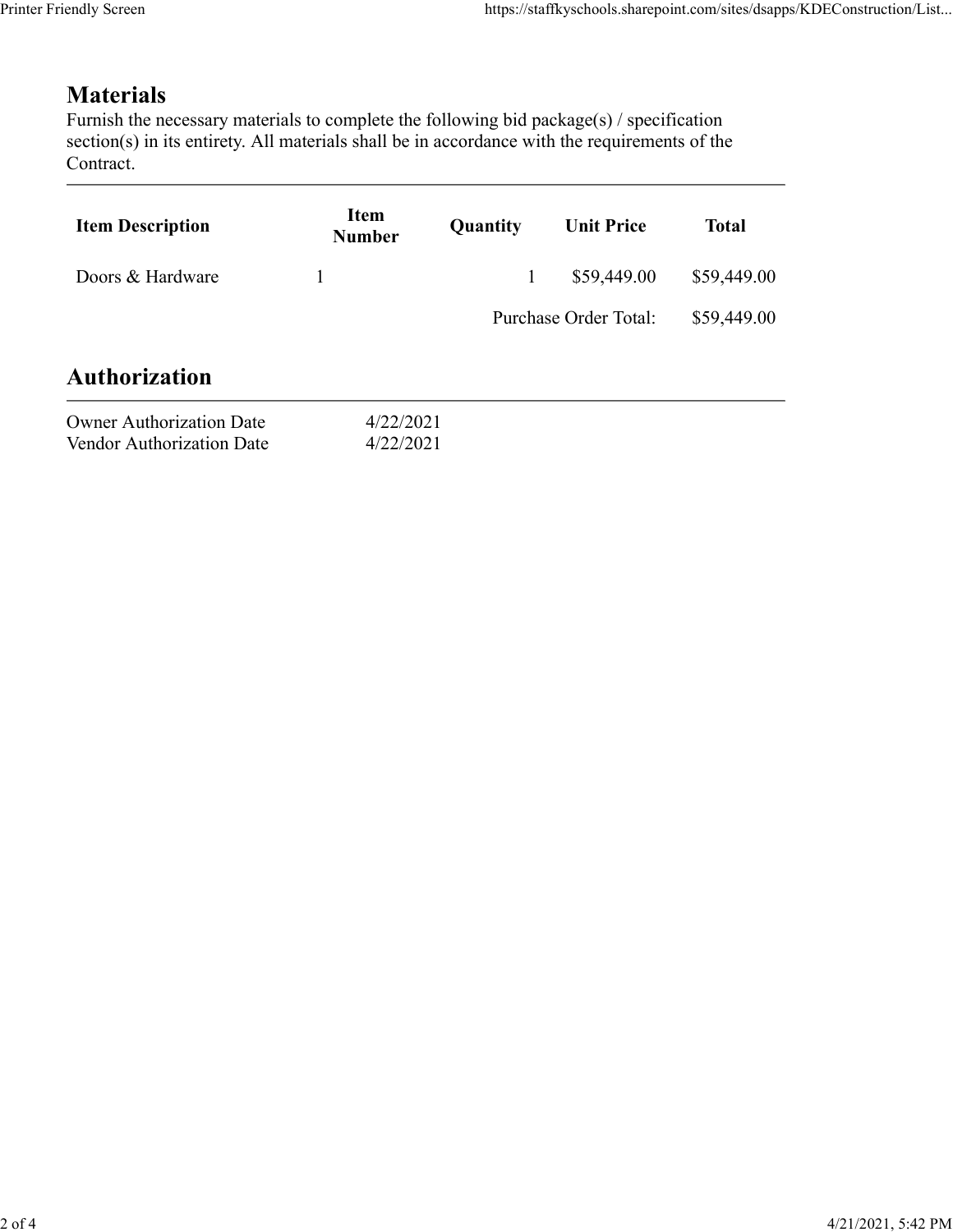| Printer Friendly Screen                                                                                                                                                                                                                                                                                                                                                                                                                                 | https://staffkyschools.sharepoint.com/sites/dsapps/KDEConstruction/List |  |  |  |  |
|---------------------------------------------------------------------------------------------------------------------------------------------------------------------------------------------------------------------------------------------------------------------------------------------------------------------------------------------------------------------------------------------------------------------------------------------------------|-------------------------------------------------------------------------|--|--|--|--|
|                                                                                                                                                                                                                                                                                                                                                                                                                                                         |                                                                         |  |  |  |  |
| Purchase Order Signature Page (Online Form Ref# 48891)                                                                                                                                                                                                                                                                                                                                                                                                  |                                                                         |  |  |  |  |
| Vendor                                                                                                                                                                                                                                                                                                                                                                                                                                                  | Date                                                                    |  |  |  |  |
| Owner                                                                                                                                                                                                                                                                                                                                                                                                                                                   | Date                                                                    |  |  |  |  |
|                                                                                                                                                                                                                                                                                                                                                                                                                                                         |                                                                         |  |  |  |  |
| <b>Terms and Conditions</b>                                                                                                                                                                                                                                                                                                                                                                                                                             |                                                                         |  |  |  |  |
| 1. Drawings, catalogs, cut sheets, or samples shall be submitted for approval.<br>2. All invoices shall be sent to the contractor/subcontractor designated on the purchase<br>order for approval. No invoices shall be sent directly to the Board of Education<br>(Owner) for payment.                                                                                                                                                                  |                                                                         |  |  |  |  |
| 3. All invoices shall reference the purchase order number.<br>4. No change in, modification of, or revision of this order shall be valid unless in writing<br>and signed by the Owner.                                                                                                                                                                                                                                                                  |                                                                         |  |  |  |  |
| 5. Vendor agrees to observe and comply with all applicable federal, state and locals laws,<br>rules, ordinances and regulations in performance of this order.<br>6. Vendor shall not assign this order or any right hereunder without first having obtained<br>the written consent of the Owner.<br>7. Deliveries are to be made in accordance with the Owner's schedule, as directed by the                                                            |                                                                         |  |  |  |  |
| General Contractor (GC), Construction Manager (CM) or Qualified Provider (QP).<br>8. The Owner may cancel this purchase order in whole or in part in the event that the<br>vendor fails or refuses to deliver any of the items purchased, within the time provided,<br>or otherwise violates any of the conditions of this purchase order, or if it becomes<br>evident that the vendor is not providing materials in accordance with the specifications |                                                                         |  |  |  |  |
| or with such diligence as to permit delivery on or before the delivery date.<br>9. The vendor agrees to deliver the items to the supplied hereunder free and clear of all<br>liens, encumbrances and claims.<br>10. If any of the goods covered under this purchase order are found to be defective in                                                                                                                                                  |                                                                         |  |  |  |  |
| material or workmanship, or otherwise not in conformity with the requirements of this<br>order, the Owner, in addition to the other rights which it may have under warranty or<br>otherwise, shall have the right to reject the same or require that such articles or<br>materials be corrected or replaced promptly with satisfactory materials or                                                                                                     |                                                                         |  |  |  |  |
| workmanship.                                                                                                                                                                                                                                                                                                                                                                                                                                            |                                                                         |  |  |  |  |